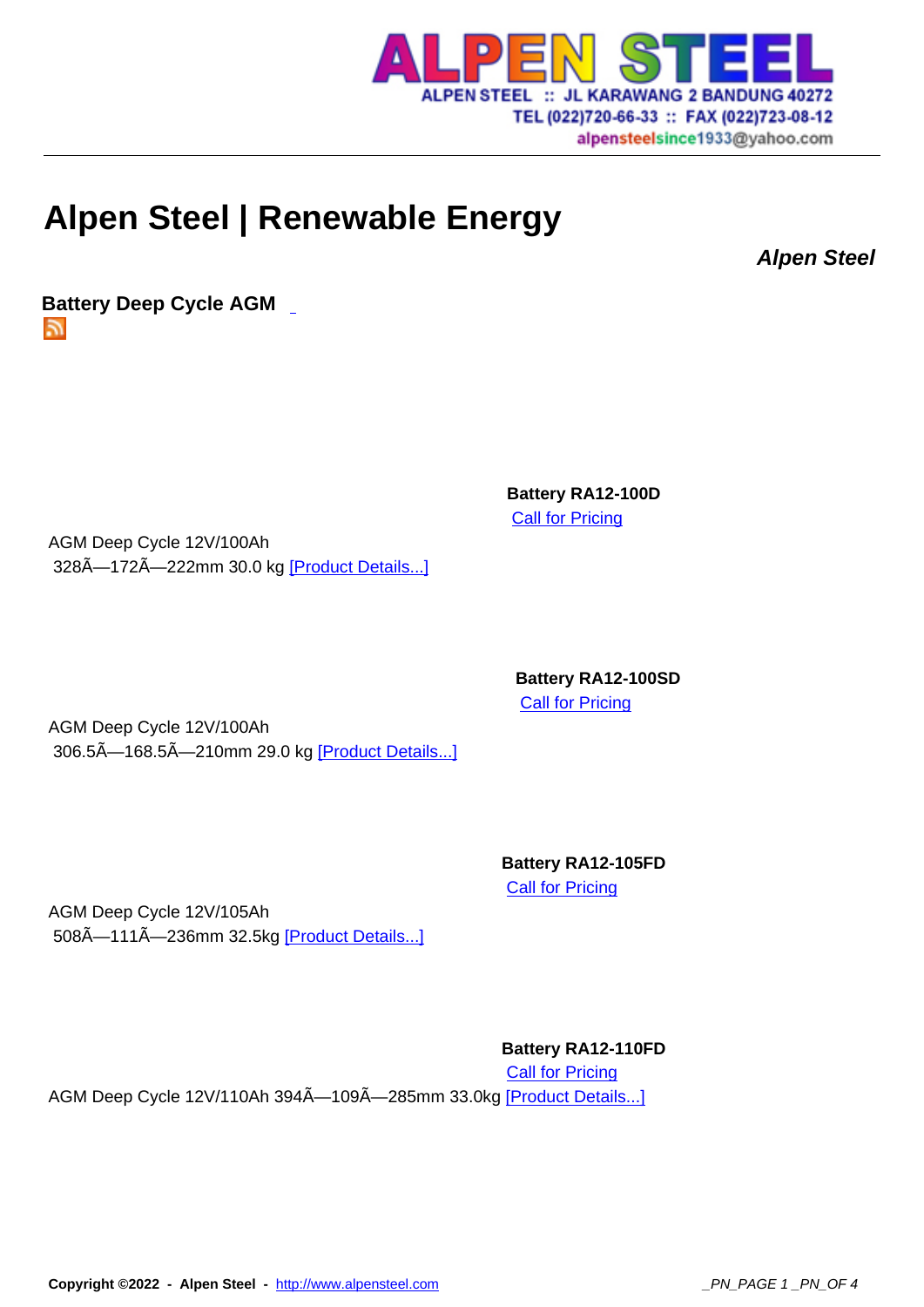**Call for Pricing** 

AGM Deep Cycle 12V/120Ah 407Ã-177Ã-225mm 35.5kg [Product Details...]

> **Battery RA12-120SD Call for Pricing**

AGM Deep Cycle 12V/120Ah 328Ã-172Ã-222mm 32.0kg [Product Details...]

> **Battery RA12-125FD Call for Pricing**

AGM Deep Cycle 12V/125Ah 551Ã-109Ã-239mm 36.0kg [Product Details...]

> **Battery RA12-134D** Call for Pricing

AGM Deep Cycle 12V/134Ah 340Ã-173Ã-285mm 41.5kg [Product Details...]

> **Battery RA12-135FD Call for Pricing**

AGM Deep Cycle 12V/135Ah 551Ã-109Ã-239mm 41.0kg [Product Details...]

> **Battery RA12-145D** Call for Pricing

AGM Deep Cycle 12V/145Ah 340Ã-173Ã-285mm 44.0kg [Product Details...]

**Copyright ©2022 - Alpen Steel - http://www.alpensteel.com \_\_\_\_\_\_\_\_\_\_\_\_\_\_\_\_\_\_\_\_\_\_\_\_\_\_\_\_\_\_\_\_\_PN\_PAGE 2 \_PN\_OF 4**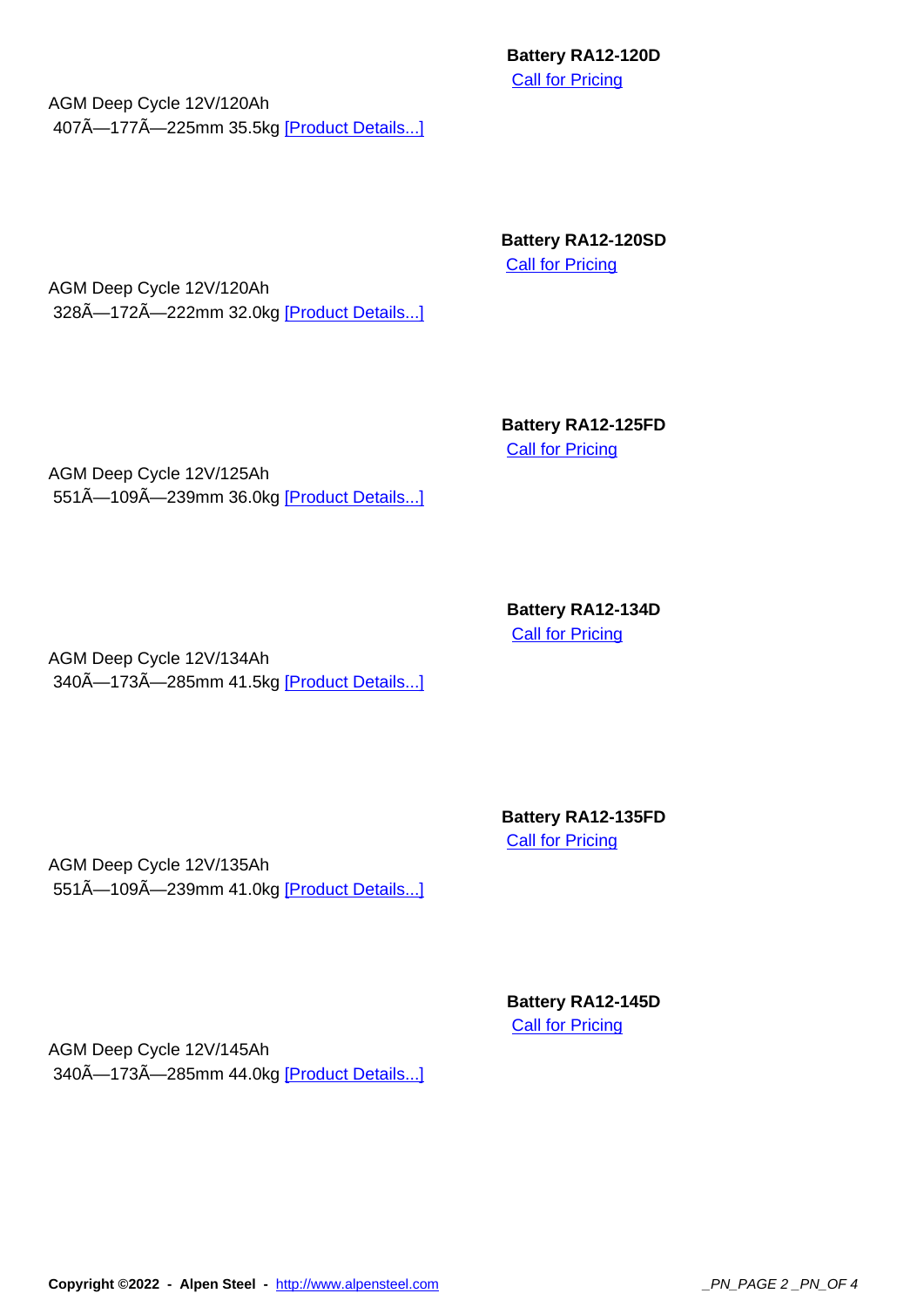**Call for Pricing** 

AGM Deep Cycle 12V/150Ah 483Ã-170Ã-240mm 44.5kg [Product Details...]

> **Battery RA12-150FD Call for Pricing**

AGM Deep Cycle 12V/150Ah 555Ã-110Ã-288mm 45.0kg [Product Details...]

> **Battery RA12-160D Call for Pricing**

AGM Deep Cycle 12V/160Ah 530Ã-209Ã-214mm 48kg [Product Details...]

> **Battery RA12-160FD Call for Pricing**

AGM Deep Cycle 12V/160Ah 555Ã-110Ã-288mm 49.0kg [Product Details...]

> **Battery RA12-180D Call for Pricing**

AGM Deep Cycle 12V/180Ah 530Ã-209Ã-214mm 49kg [Product Details...]

> **Battery RA12-180FD** Call for Pricing

AGM Deep Cycle 12V180Ah 560A-125A-316mm 53.5kg [Product Details...]

**Copyright ©2022 - Alpen Steel - http://www.alpensteel.com \_\_\_\_\_\_\_\_\_\_\_\_\_\_\_\_\_\_\_\_\_\_\_\_\_\_\_\_\_\_\_\_\_\_PN\_PAGE 3 \_PN\_OF 4**